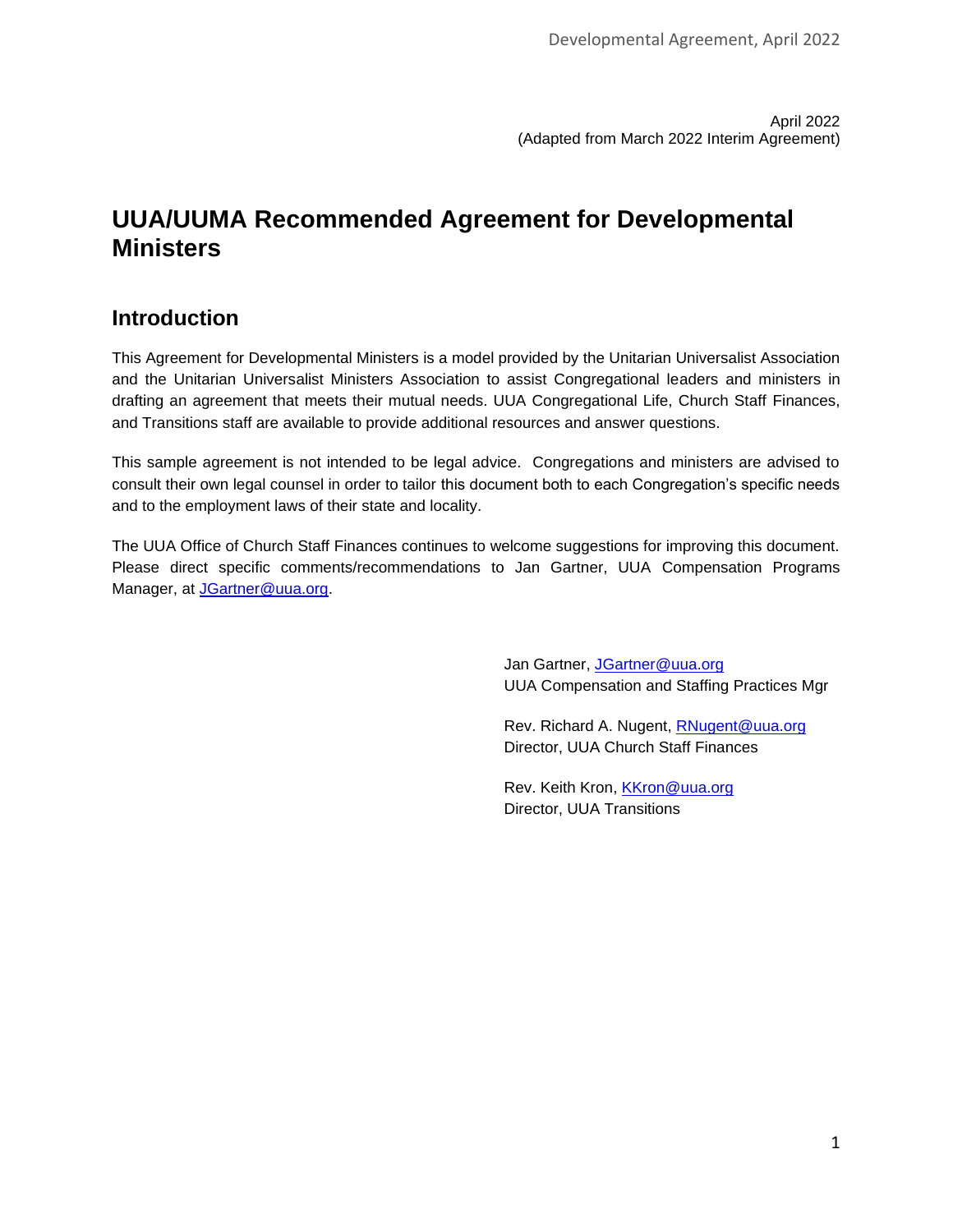# **Agreement for Developmental Ministers**

[Name of Congregation, City/State] ("The *Congregation") AND* [Name of Developmental Minister] *("The Minister*") jointly enter into this covenantal agreement.

# **1. GOALS AND RELATIONSHIPS**

# **1.1 Intent**

The intent of this Agreement is to set forth the responsibilities and obligations of the Minister to the Congregation and of the Congregation to the Minister. The relationship between the Congregation and the Minister must be grounded in open communication and mutual trust.

# **1.2 Shared Leadership**

**1.2.1** Consistent with our understanding of the covenant that binds us in an evolving living tradition, the Minister and the Congregation share the leadership and ministry of the Congregation. The relationship of the Minister and the Congregation will be in accordance with Unitarian Universalist Ministers Association (UUMA) Guidelines for the Conduct of Ministry. (See [https://www.uuma.org/guidelines.](https://www.uuma.org/guidelines))

**UUMA Guidelines:** All ministers are encouraged to join the UUMA and congregations are urged to budget professional expenses sufficient for ministers to maintain UUMA membership. The benefits of ministerial membership in the UUMA include support for their ministries, continuing education opportunities, collegial relationships, and participation in UUMA business, all of which strengthen ministry for the benefit of congregations.

**1.2.2** The Congregation looks to the Minister to provide:

- Spiritual leadership,
- Historical and theological perspective,
- Assistance with setting and implementing the congregation's mission,
- Guidance in navigating through the work of the developmental period,
- Oversight of the Congregation's programs,
- Leadership of the staff team, and
- Administration of the Congregation's business operations in collaborative partnership with lay leaders and staff.

**1.2.3** The Minister looks to members of the Congregation to:

- Live out the Congregation's mission and vision,
- Demonstrate effective leadership,
- Enthusiastically engage in the work of the developmental period,
- Be open to change,
- Broaden the meaning of community, and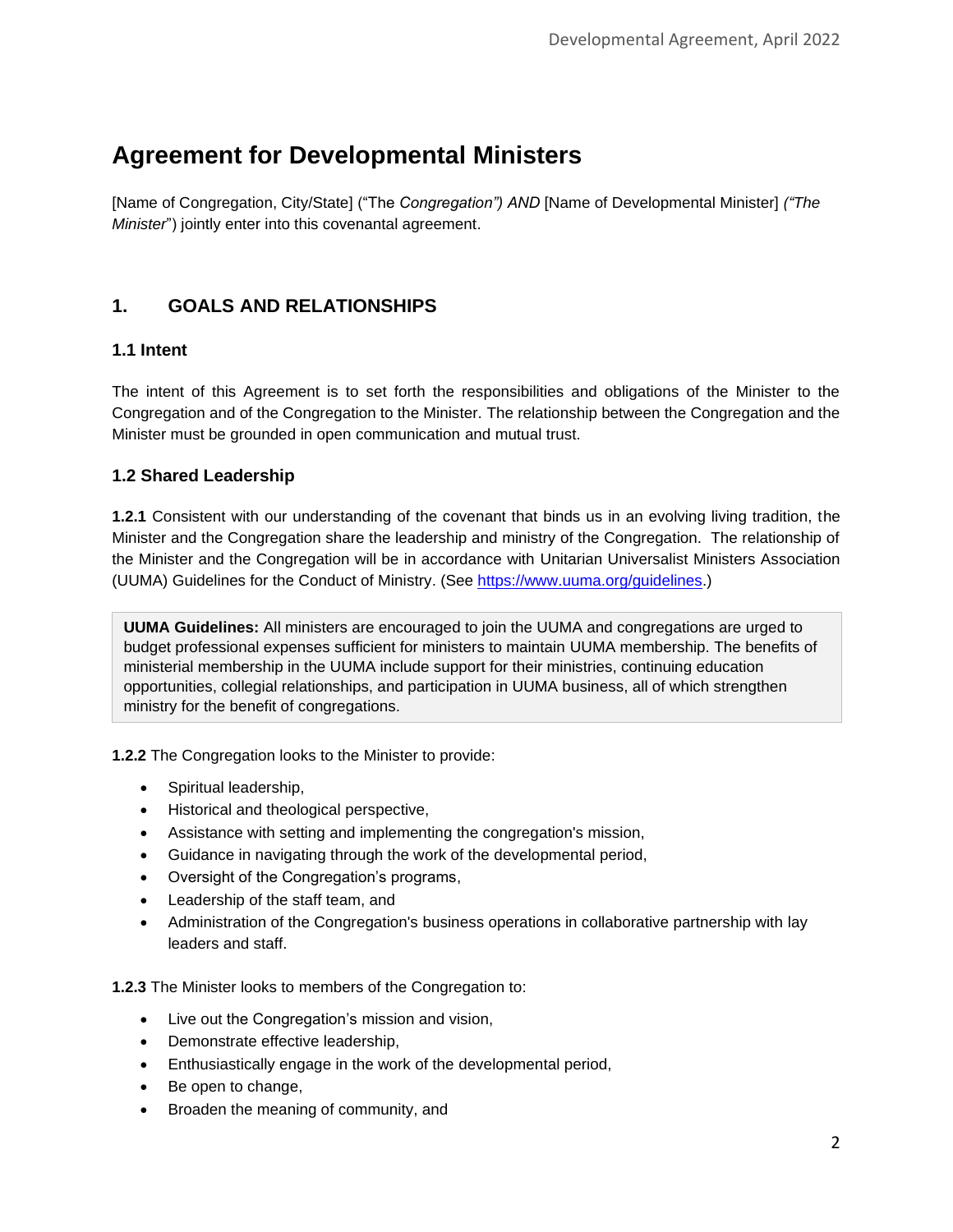• Communicate issues or concerns in a forthright and respectful manner through established communication channels.

**1.2.4** The Board commits to remaining in covenant with the Minister and holding members of the Board as well as the Congregation to behavior that is respectful of the Minister and of the office and consistent with Unitarian Universalist values.

**1.2.5** The Board commits to working with the Minister to fully engage in the work of the developmental period, including:

[List developmental goals here]

In addition to the full array of responsibilities expected of all congregational ministers, developmental ministers work with the congregation on specific goals for the developmental period.

#### **1.3 Monitoring and Nurturing the Health of the Ministry**

**1.3.1 Transitions Team:** In consultation with the Minister, the Board shall appoint a Transitions Team of congregational members who are well-known, respected, and not members or spouses/partners of the current Board. The Transitions Team will help facilitate the work that the Congregation will undertake during this developmental period.

**1.3.2 Annual Evaluation:** The Minister and designated leaders from the Board and/or Transitions Team will complete Annual Evaluations according to the process and schedule outlined in the Transitional Ministry Handbook.

A variety of resources are available. Contact your Congregational Life staff for guidance and resources on assessments.

The Transitional Ministry Handbook can be found at: [https://www.uua.org/sites/live](https://www.uua.org/sites/live-new.uua.org/files/transitional_ministry_handbook.pdf)[new.uua.org/files/transitional\\_ministry\\_handbook.pdf.](https://www.uua.org/sites/live-new.uua.org/files/transitional_ministry_handbook.pdf)

**1.4 Start-Up:** As soon as feasible, the Minister, the Board, the Transitions Team, and other appropriate congregational leaders and staff will set aside time to explore the history, culture, and norms of the Congregation, discuss the sharing of power, authority, and responsibilities, finalize reasonable goals for this period of ministry, and begin planning for the periodic review and renewal of the ministry of the **Congregation.**

**1.5 Anti-Racism, Anti-Oppression and Multicultural Awareness:** The Board and the Minister commit to addressing the systemic prejudices and biases found within all parts of society. This work includes ensuring that the Minister(s), staff, and members are trained to understand, welcome, and better serve an increasingly diverse community.

The Board and Interim Minister will continually address the ways that systems of oppression within and beyond our Congregation are perpetuated and agree to collaborate on a joint process of reflection to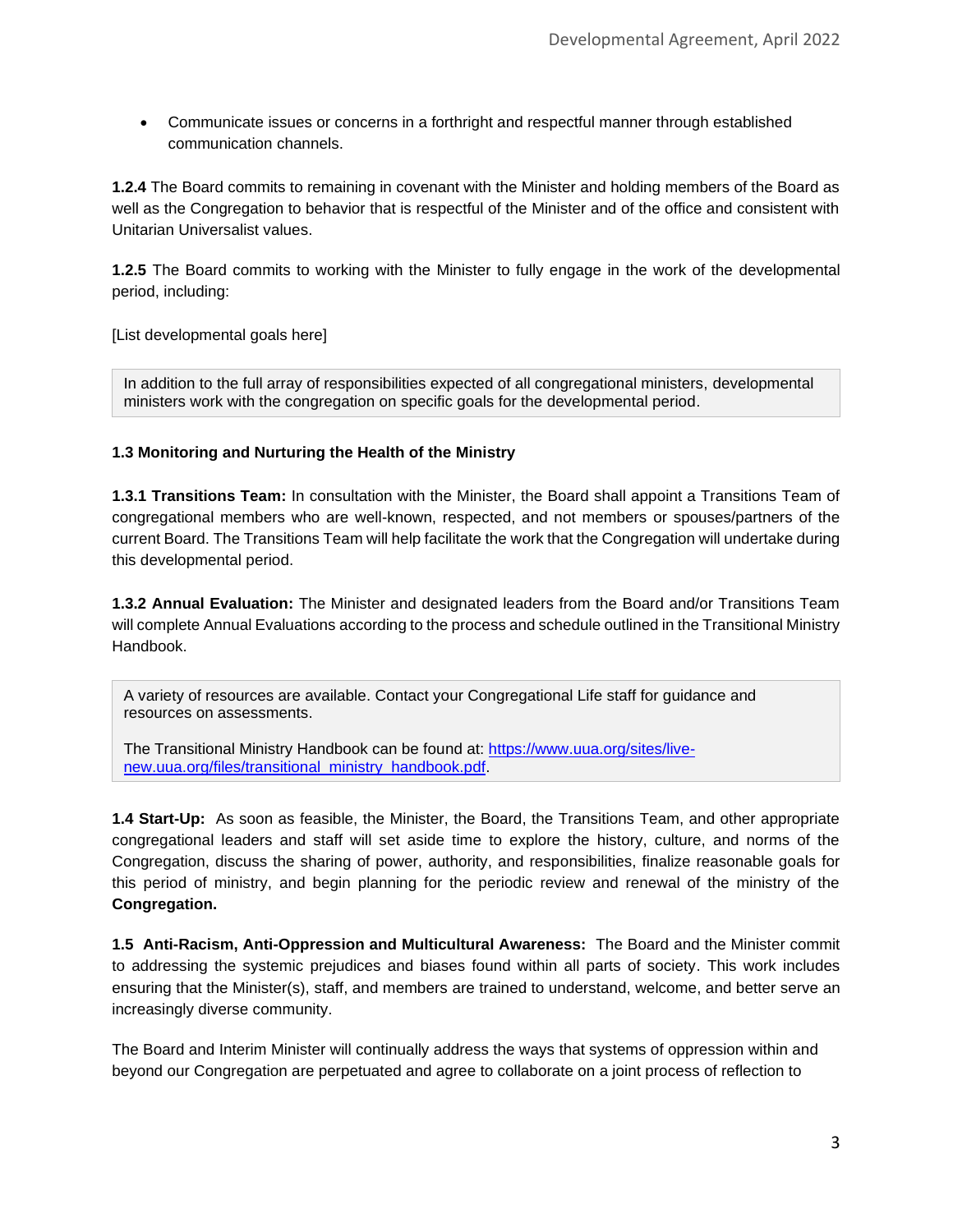ensure progress. This includes, but is not limited to, the ways in which the characteristics of dominant cultures live in our practices, systems, procedures, and lives.

When congregations hire ministers who themselves hold historically or currently marginalized identities, the minister will be free to determine the extent to which they are called to lead in dismantling injustices related to the minister's own identities.

Historically and currently marginalized identities include, but are not limited to, those held by Black, indigenous, and people of color, people who are trans, genderqueer, or nonbinary; LGBTQ people; women; fat people; poor and working class people; neurodivergent people; people living with disabilities; and many others.

The Congregation may begin by examining its own policies and practices that have hindered living our Unitarian Universalist values. This might include an analysis of lessons learned from past efforts to become more equitable and diverse, a review of Congregational hiring decisions, development of hiring practices and procedures for mitigating bias, and a commitment to increase the capacity of all staff and leaders to serve a diverse Congregation with emotional intelligence and cultural competence. Resources are available through the UUA Congregational Life staff. The congregation should also explore local resources, particularly those from communities of color or other historically marginalized groups.

**1.6 Ongoing Dialogue:** The Board and Interim Minister recognize the different cultural, racial/ethnic, ability, gender, sexual orientation, generational, economic, social, and theological experiences and identities that exist within our congregation, aware that these differences can be sources of both strength and challenge.

- The Board, the Interim Minister, and the Transitions Team commit to honest and ongoing communication about how identity and power impact and shape the congregation.
- The Board and Interim Minister commit to addressing concerns that arise, recognizing that conflict is inherent to a diverse community.
- Congregational leaders will consider how differences in identity, experience, or power might be a factor in any conflict.
- The Board and Interim Minister will hold themselves accountable to our shared values and may seek an outside facilitator from the UUA or other mutually agreeable organization.

Increasingly, conflicts involving congregational staff, including the minister, seem exacerbated or even triggered by different life experiences, identities, and expectations. Congregational leadership need to be attuned to this possibility, and promptly address it with outside facilitators if necessary.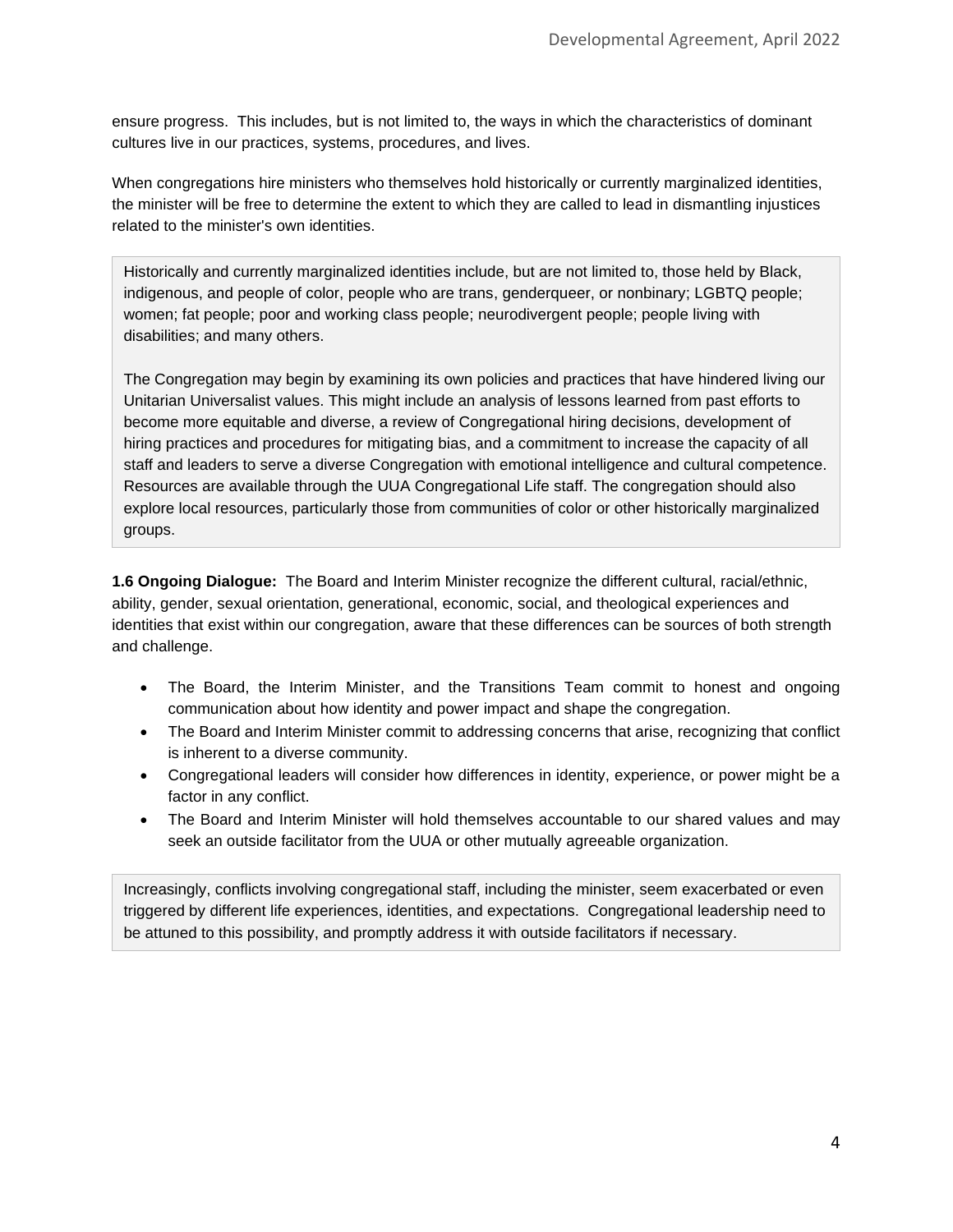# **2. RESPONSIBILITIES**

# **2.1 Services to the Board and Leadership Groups**

**2.1.1 Board:** The Interim Minister will be an ex officio member, without vote, of the Board. The Interim Minister will bring to the attention of the Board matters significantly affecting the life, operation, and mission of the Congregation.

**2.1.2 Committees/Teams:** The Interim Minister will be an ex officio member, without vote, of all committees, task forces, or teams except a Ministerial Search Committee.

- The Interim Minister will confer, as needed, with each committee on how best to work together to serve the Mission of the Congregation.
- Attendance by the Interim Minister at committee meetings is welcome, but not routinely expected.
- The unique role of the minister in advising the Nominating/Leadership Development Committee is acknowledged, as the minister is expected to have a breadth and depth of relationships and perspectives to help identify appropriate leaders for the Congregation.
- The Ministerial Search Committee will confer with the Interim Minister on the work of the interim period as it will influence the next called ministry, but neither the Committee nor the Interim Minister will discuss specific prospective candidates for the called ministry.

With respect to ministerial participation in committee meetings, congregational cultures and practices vary. Especially early in the ministry, attending group meetings is an important way for the minister to learn about the activities of the congregation.

**2.1.3 Financial Records:** The Minister will have access to all financial records, including pledges and pledge payments.

# **2.2 Pulpit and Worship Services**

**2.2.1 Free Pulpit:** The pulpit is free. The Minister is expected to express personal and faith values, views, and commitments that are consistent with our understanding of our evolving living tradition without fear or favor.

The concept of freedom of the pulpit is addressed in the Congregational Governance section of Interdependence: Renewing Congregational Polity (Commission on Appraisal, 1997). See [https://www.uua.org/leadership/learning-center/governance/polity/47009.shtml.](https://www.uua.org/leadership/learning-center/governance/polity/47009.shtml)

**2.2.2 Accountability for Worship Services:** The Minister is accountable for all worship services, including rites of passage, whether or not the Minister is involved in planning or leading a given service. All services, including weddings and memorial services, conducted by outside officiants must be pre-approved by the Interim Minister.

Consistent accountability for worship is helpful and clarifying, especially if problems or differences in opinion arise in this essential area of congregational life. It is not intended to imply that the minister is directly responsible for planning and implementing every service!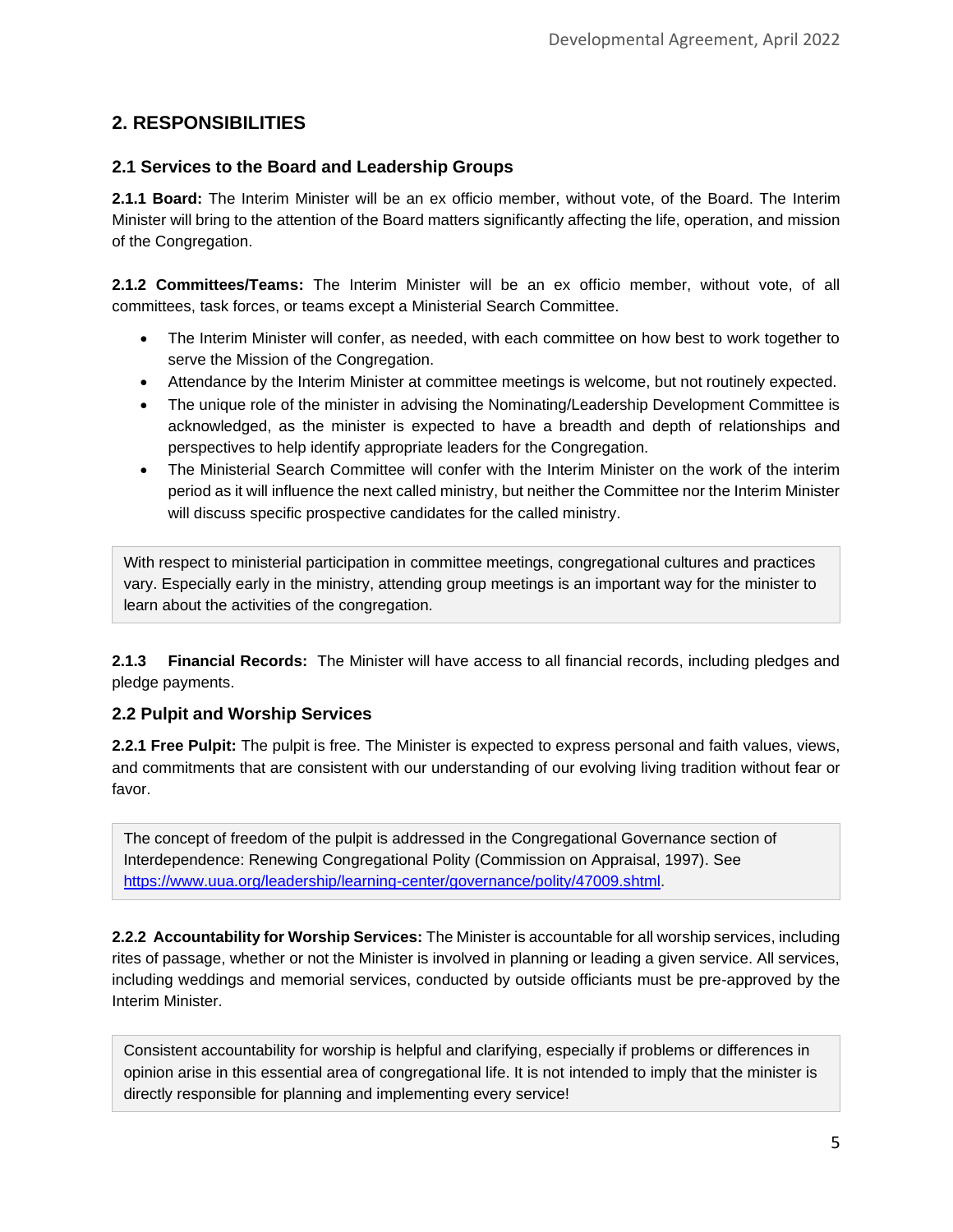**2.2.3 Leading Worship:** The Minister will lead or co-lead worship between 30 and 35 Sundays each year, as well as major religious holidays observed by the Congregation. This number may be reduced to enable the minister's involvement in religious education or other concurrent programming.

- The Minister will be off and relieved of all responsibilities on at least one Sunday per month, as well as Sundays while on vacation and study leave.
- The Minister will be relieved of all responsibilities for up to four Sundays each year to participate in denominational activities such as UUA General Assembly and regional meetings, collegial gatherings, or UUA/UUMA committees.
- The Minister will communicate the dates of Sundays away in advance to the Board.

30 to 35 Sundays is a typical schedule which takes into account monthly Sundays off, vacation and study leave, and denominational activities. Based on the priorities of your congregation, and with careful attention to overall scope of work, this number could be adjusted (up or down).

**2.2.4 Reserve/National Guard Service** (Add if the Minister serves as a Reserve or National Guard Chaplain): The Board and Minister recognize the benefits and challenges of having a Minister serve as a Chaplain in the Reserve or National Guard. The Board and Minister will work together to ensure the needs of the Congregation are met during periods of military service by the Minister.

UU ministers serving as Chaplains in the National Guard or Reserves are required to commit a minimum of one weekend a month for training responsibilities or other term as required by law or lawful authority. The UUA recommends that the language of the Agreement and benefits provided for Ministers in guard and reserve positions be reviewed at the time for compliance with law. The UUA recommends considering such training as weeks away for denominational activities or study leave. For guidance, see the UUA Guidelines for Reserve and Guard Chaplain Support: [https://www.uua.org/sites/live-new.uua.org/files/uua-approved-reserve-guidelines-20160616.pdf.](https://www.uua.org/sites/live-new.uua.org/files/uua-approved-reserve-guidelines-20160616.pdf)

# **2.3 Other Ministerial Services**

The Minister will conduct rites of passage, including weddings, child dedications, and memorial services as well as provide pastoral care services, including crisis intervention and visitation of the homebound, sick, dying, and bereaved, both directly and in conjunction with the Congregation's pastoral care program.

- The Minister will maintain awareness of personal limitations and boundaries, referring members for professional counseling and other specialized services as appropriate.
- The Minister will provide such ministerial services and counseling to members of the Congregation without fee or honorarium.
- The Minister may charge a fee when rites of passage, pastoral care services, and other ministerial services are provided to non-members of the Congregation.

Regarding fees charged for non-members, see the UUMA's Scale of Recommended Fees for Professional Services: [https://www.uuma.org/page/professionalfees.](https://www.uuma.org/page/professionalfees)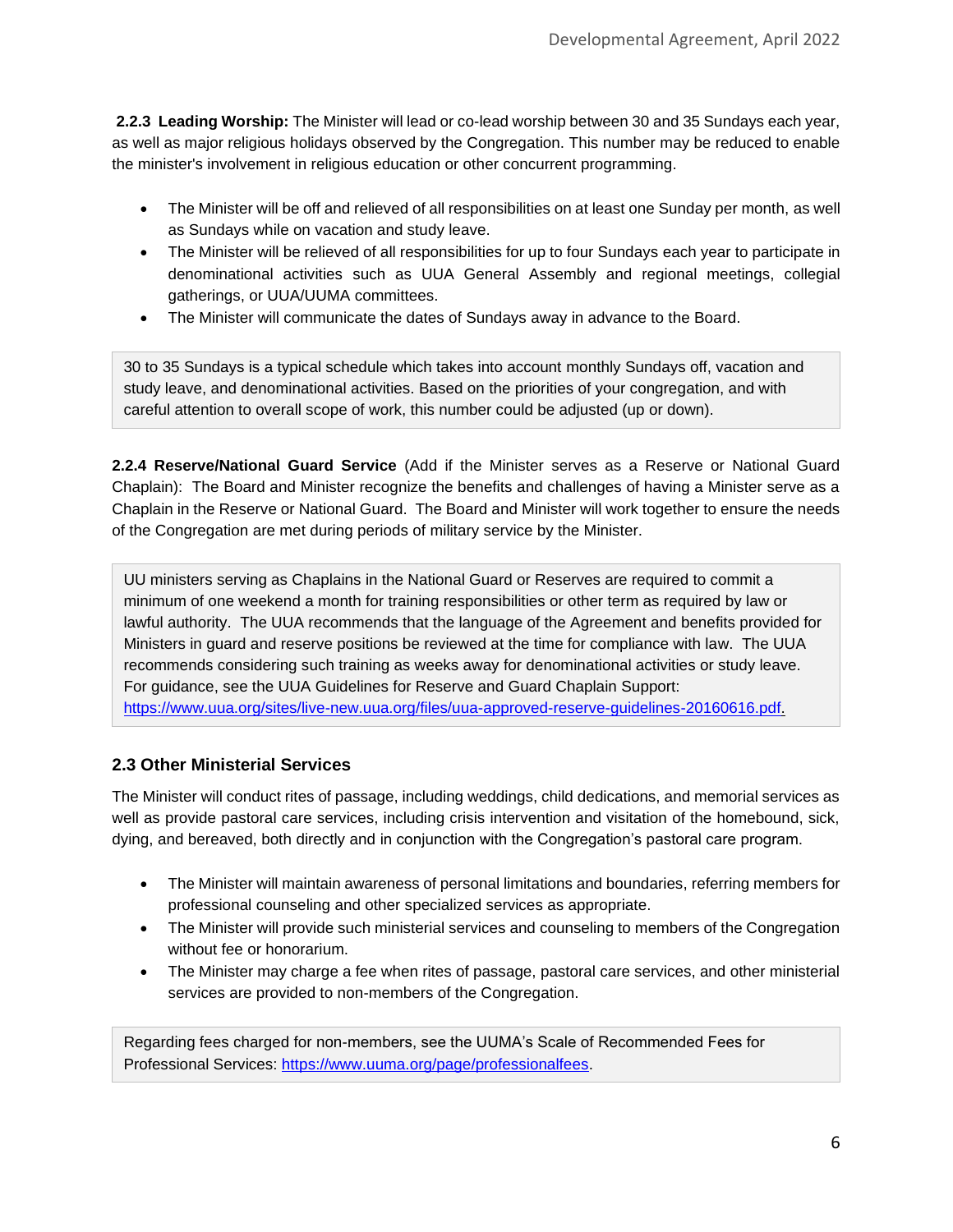# **2.4 Community Activities**

The Minister may serve in the community beyond the Congregation and will inform the Board of such action through periodic reports.

# **2.5 Relationship to Congregational Staff**

#### **2.5.1 Minister's Role:** *(Choose 2.5.1a OR 2.5.1b.)*

**2.5.1.a** The Congregation operates under policy governance, and the Minister serves as Lead Executive/CEO operating consistent with the policies, authorities, and limitations adopted by the Board. The Minister is responsible for ensuring appropriate implementation and management of policies regarding staff, including staffing practices, maintenance of all personnel records, clear and accurate job descriptions, timely enrollment of eligible staff in offered benefit plans, annual compensation reviews, staff evaluations, and a dispute resolution process. The Minister has authority to hire, discharge, change the compensation of Congregational staff or implement other major personnel-related changes consistent with Board Policies.

**2.5.1.b** The Minister is Head-of-Staff and is responsible for the development of equitable and appropriate policies and the supervision of staff. The Minister may delegate supervision of individual staff members. The Minister is responsible for ensuring appropriate management and supervision of staff including development of appropriate policies and practices, maintenance of all personnel records, clear and accurate job descriptions, timely enrollment of eligible staff in offered benefit plans, annual compensation reviews, staff evaluations, and a dispute resolution process. The Minister has authority to hire, discharge, change the compensation of Congregational staff or implement other major personnel-related changes in consultation with the Board.

Governance models, including the role and authority of the Minister, vary greatly from congregation to congregation. In adopting language for this section of the Agreement, Congregational leaders need to be clear about the role of the Minister in Congregational Governance. Consider how consistency, clarity, and accountability for staff supervision and support – as well as alignment of mission and goals across programmatic areas – occur. UUA Congregational Life Staff and your Interim/Developmental Minister are available to help your leadership team review your current governance structure, consider other governance models, and help you to settle upon the appropriate management role for your next called Minister.

It is important to be clear about the Minister's gifts and limitations. Some ministers will be great CEOs and some may rather hire/assign someone else as lead executive. Clarity of role and expectations will help things run smoothly.

**2.5.2 Relationship to Other Staff**: The Minister, in collaboration with congregational leaders, has primary responsibility for overseeing the implementation of the vision and mission of the Congregation.

- The Minister, as staff lead, will foster a collaborative environment among staff.
- The Minister will take care that staff roles and relationships are reviewed, discussed, and renegotiated with clarity, respect, and honesty.
- The Minister will enter into a covenant with the other professionals [see box below] on staff to delineate the roles and responsibilities of each as well as the means to resolve any disagreements.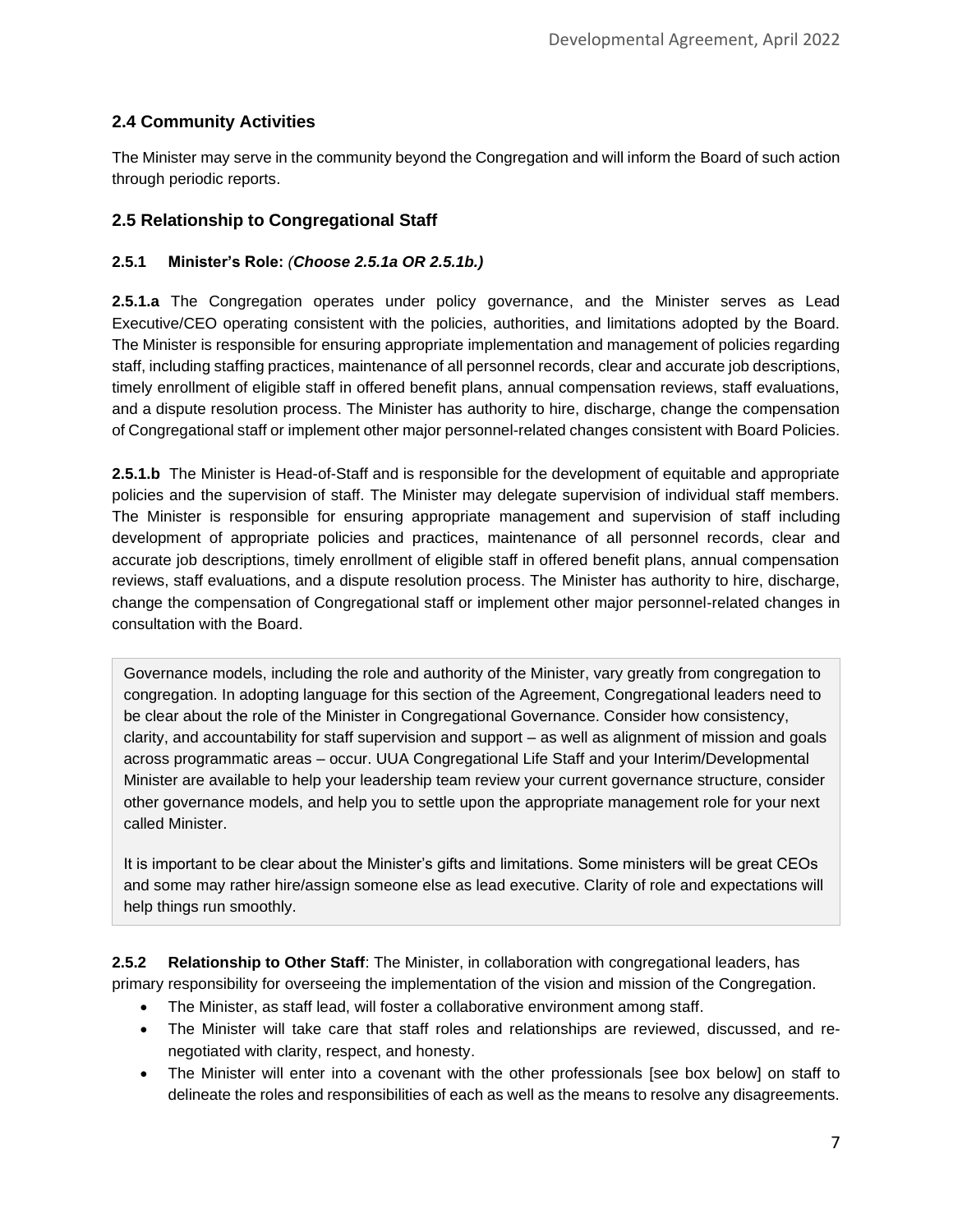• If there are other ministers serving the Congregation, the Developmental Minister will serve as lead of the ministerial team. Other ministers will report to the Developmental Minister.

The definition of "professional" staff varies across congregations. It often refers to lead program and administrative staff and should include any staff who are active members in their respective professional organization.

The relationship between/among ministers is governed in part by the UUMA Guidelines and in part by their individual relationships with the Congregation. Reach out to the UUA Congregational Life staff and the UUA Transitions Director for guidance.

# **3. COMPENSATION, BENEFITS, AND PROFESSIONAL EXPENSES**

# **3.1 Salary and the Allocations to Housing Allowance**

**3.1.1 Salary and Housing Allowance:** The Congregation will provide to the Minister an annual starting salary, including housing allowance, of \$\_\_\_\_\_\_\_\_\_\_\_\_. Salary and Housing shall be payable [monthly on or before (date), or semi-monthly beginning on (date)].

Several special tax provisions apply to ministers. See the following articles for an explanation of the Housing Allowance:

- Ministerial Compensation 101: [https://www.uua.org/leadership/library/ministerial](https://www.uua.org/leadership/library/ministerial-compensation)[compensation](https://www.uua.org/leadership/library/ministerial-compensation)
- Housing Allowance: [https://www.uua.org/leadership/library/housing-allowance.](https://www.uua.org/leadership/library/housing-allowance)

# **Select 3.1.1.a or 3.1.1.b**, **below.**

**3.1.1.a Housing Allowance**: Consistent with federal law, the Board will annually designate a portion of salary as a Housing Allowance once the Minister has ascertained the expected cost of housing.

# *OR*

**3.1.1.b Parsonage**: The Minister will have free use of the parsonage at [address]. The fair rental value of the Parsonage is estimated at \$\_\_\_\_\_\_\_\_\_ and may be adjusted annually by the Board as appropriate. All reasonable and necessary maintenance and repairs will be performed promptly at the Congregation's expense. In addition, the Congregation will provide a Parsonage Allowance of \$\_\_\_\_\_\_\_\_\_\_\_ to be used by the Minister for utilities, cable, phone and internet, lawn care, snow removal, and other incidental expenses associated with the Parsonage.**3.2 Employee Benefits and Professional Expenses:**  Consistent with UUA Compensation Standards, the Congregation agrees to provide employee benefits as follows**:**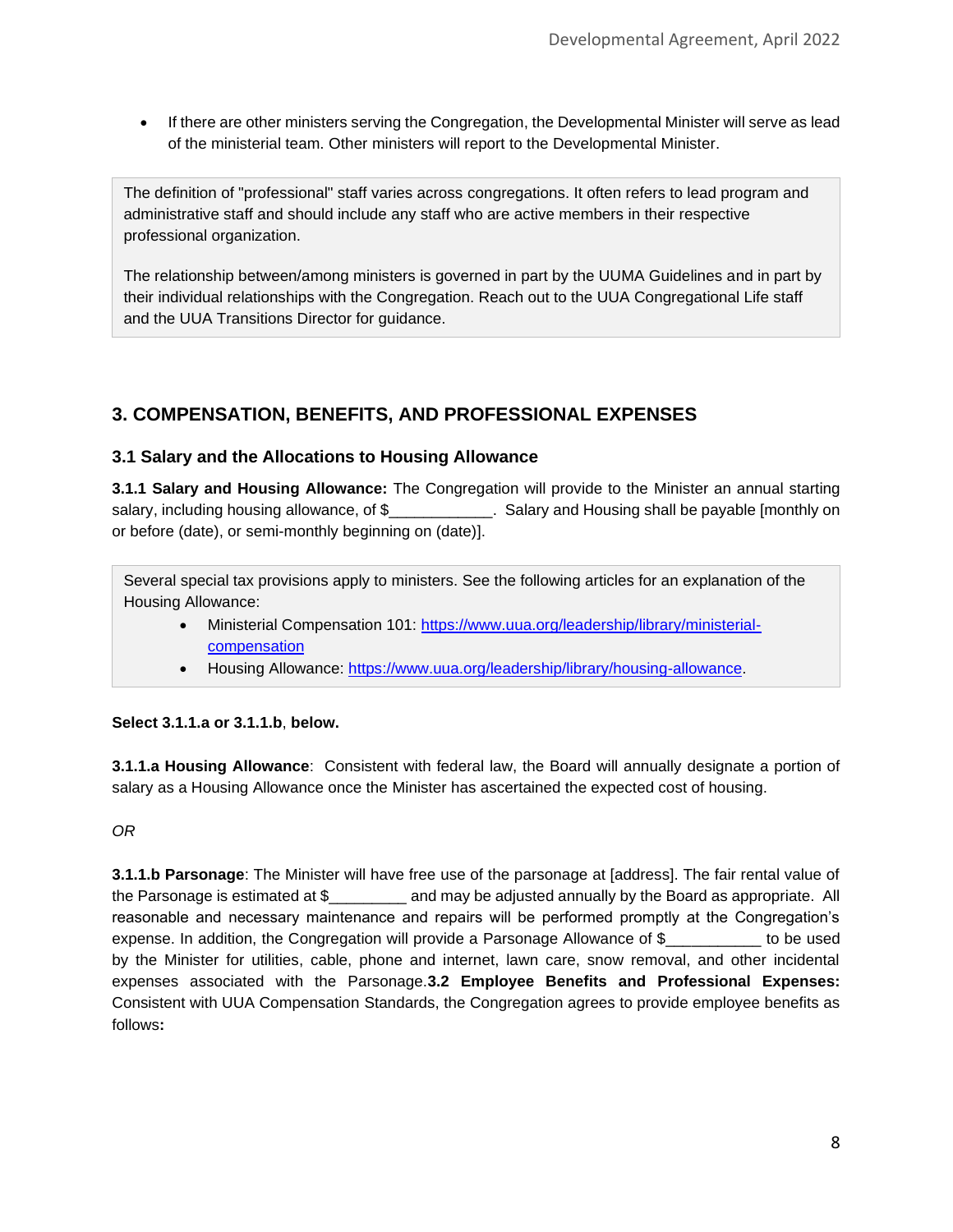UUA Compensation Standards include these Benefit Recommendations: [https://www.uua.org/leadership/library/benefit-recommendations.](https://www.uua.org/leadership/library/benefit-recommendations)

**3.2.1 Payment-in-Lieu of Social Security/Medicare Tax**: The Congregation will make a [per paycheck/monthly/quarterly] payment-in-lieu of the employer's FICA payment. This payment to the Minister is currently 7.65 percent of salary and housing up to the Social Security tax cap and 1.45% of the excess.

Several special tax provisions apply to ministers. Refer to Ministerial Compensation 101 for an explanation of the payment in lieu of FICA (or Self-Employment Tax Offset): [https://www.uua.org/leadership/library/ministerial-compensation.](https://www.uua.org/leadership/library/ministerial-compensation)

The salary cap for the Social Security portion of FICA (6.2%) is \$142,800 in 2021. The Medicare portion is 1.45% on compensation up to \$200,000 for single taxpayers (\$250,000 for married filing jointly) and 2.34% above that threshold. Congregations CANNOT pay FICA directly for the minister to the IRS. The in-lieu payment is paid directly to the minister, who pays quarterly self-employment taxes.

**3.2.2 Retirement Contribution:** The Congregation will make contributions to a qualified church retirement plan. All eligibility and participation requirements will be adhered to, as determined by the Plan Sponsor and pursuant to the applicable plan documents and federal law. Contributions will be submitted by the applicable federally-regulated due date for each contribution type.

The recommended employer contribution for staff meeting eligibility requirements is **10% of salary** (and housing for ministers). UUA Compensation Standards can be found at: [https://www.uua.org/leadership/library/uua-compensation-standards.](https://www.uua.org/leadership/library/uua-compensation-standards) While 10% is the UUA recommendation, the congregation is *required* to contribute in accordance with any commitments they have made to their Plan Sponsor (UUA or other). See 3.2.2.1.

**3.2.2.1 For congregations in the UU Organizations Retirement Plan:** Consistent with the legal commitments outlined in our congregation's Employer Participation Agreement on file with the UUA Office of Church Staff Finances, the Congregation will make a \_\_\_\_\_% Employer Contribution. [And, if applicable, a \_\_\_\_\_% matching contribution and/or \_\_\_\_\_% auto-enroll.] The Congregation will define compensation in accordance with the exclusions we have designated in item 4 of that Agreement. If at any time an inconsistency is found between this Agreement and the congregation's Employer Participation Agreement, the staff or lay leader responsible for Retirement Plan administration will immediately contact the UUA Retirement Plan Director, [RetirementPlan@uua.org,](mailto:RetirementPlan@uua.org) for assistance in coming to a resolution. Along with all other employees, the Minister can authorize elective contributions through salary deferral at any time.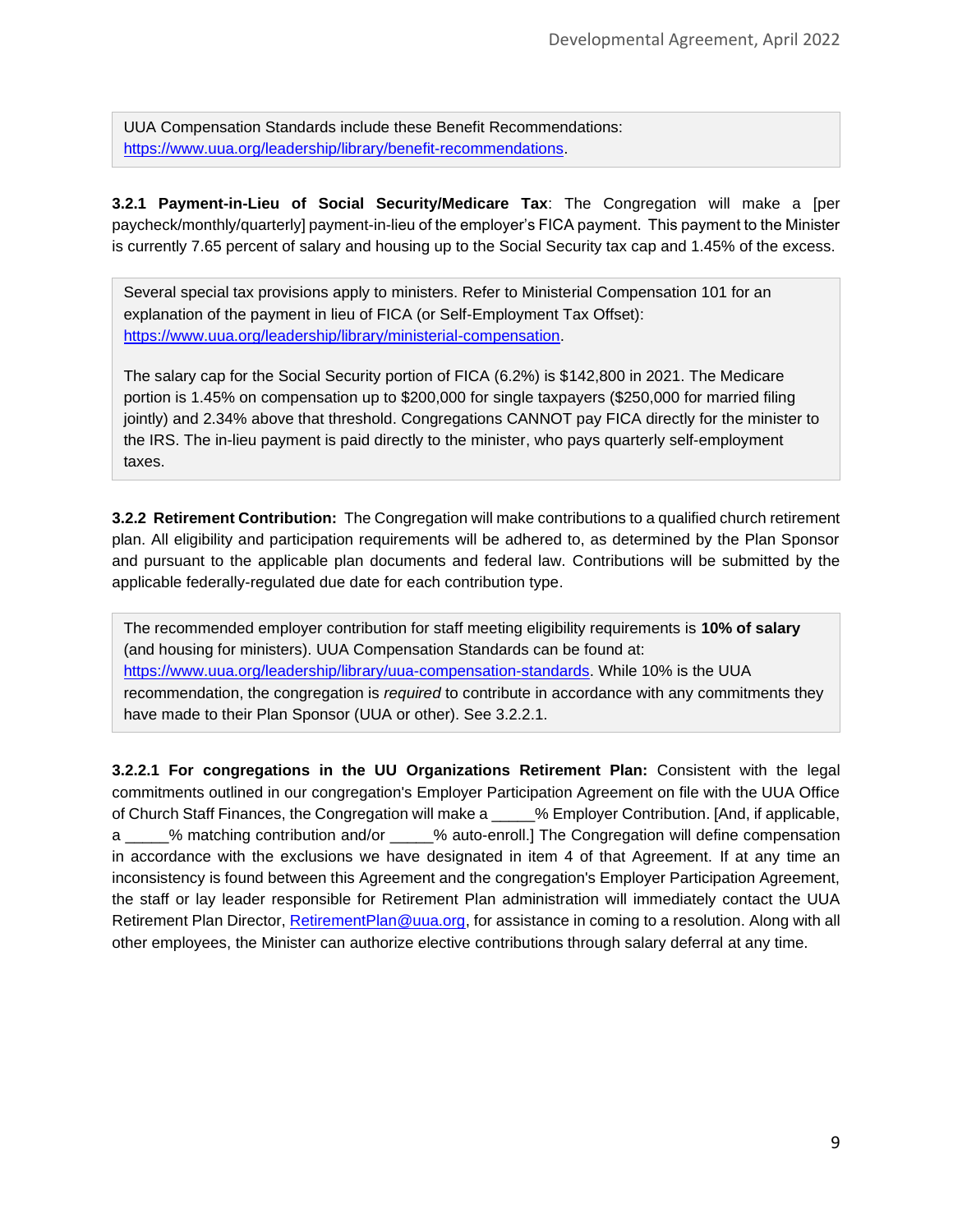The UU Organizations Retirement Plan is an IRS-qualified 401(a)/(k) defined contribution church plan and is federally regulated. All employees who satisfy the Plan's Year of Eligibility Service provision (See 2.42 in the UUA Plan document) must be enrolled in the UUA Retirement Plan and all must receive the same percentage employer retirement contribution, as specified in the congregation's Employer Participation Agreement. Ministers meet the Year of Eligibility Service provision through completion of the UUA's ministerial credentialing process.

Information about Elective and Employers' Contributions, including rules for matching contributions, can be found at: [https://www.uua.org/finance/compensation/retirement/contributions.](https://www.uua.org/finance/compensation/retirement/contributions)

For congregations who have chosen auto-enrollment for their staff, see [https://www.uua.org/finance/compensation/retirement/auto-enrollment.](https://www.uua.org/finance/compensation/retirement/auto-enrollment)

**3.2.3 Insurance premiums**: The Congregation will enroll the Minister on a timely basis and pay insurance premiums as follows:

**3.2.3.1 Comprehensive Health Insurance**: Payment of 80 percent or more of the premium for comprehensive employer-provided health insurance with benefits comparable to the UUA PPO/Standard PPO Plan for the Minister and 50 percent of the additional cost of covering any dependents (spouse/partner and/or children). For employees on Medicare who are enrolled in Medicare Part A and Part B and elect the UUA's Medicare Supplement, the Congregation will pay 80% of the employee's premium for the Supplement and 50% of the additional cost of coverage for any enrolled dependents.

Information about the UUA Health Plan can be found at: [https://www.uua.org/finance/compensation/health.](https://www.uua.org/finance/compensation/health)

We strongly discourage congregations from providing additional salary to employees who do not need health insurance. However, it is possible to reimburse employees on a tax-free basis for *the differential cost* of participating in another group insurance plan, such as a spouse's plan. See [https://www.uua.org/leadership/library/insurance-taxes,](https://www.uua.org/leadership/library/insurance-taxes) Tax-Free Reimbursement of Other Insurance section. Such a reimbursement should be offered through a policy that applies to all staff.

See Medicare reimbursement rules at: [https://www.uua.org/files/pdf/a/aca\\_8th\\_update\\_revised\\_2\\_nov\\_15.pdf.](https://www.uua.org/files/pdf/a/aca_8th_update_revised_2_nov_15.pdf)

*Note: It is illegal to reimburse employees for premiums paid for an individual health insurance plan.*

**3.2.3.2 Dental Insurance**: Payment of 80 percent or more of the insurance premium for dental insurance provided through the UUA, or its equivalent, and 50 percent of the additional cost of covering any dependents (spouse/partner and/or children).

Information about the Dental Plan offered through Guardian by the UUA can be found at: [https://www.uua.org/finance/compensation/group/dental.](https://www.uua.org/finance/compensation/group/dental)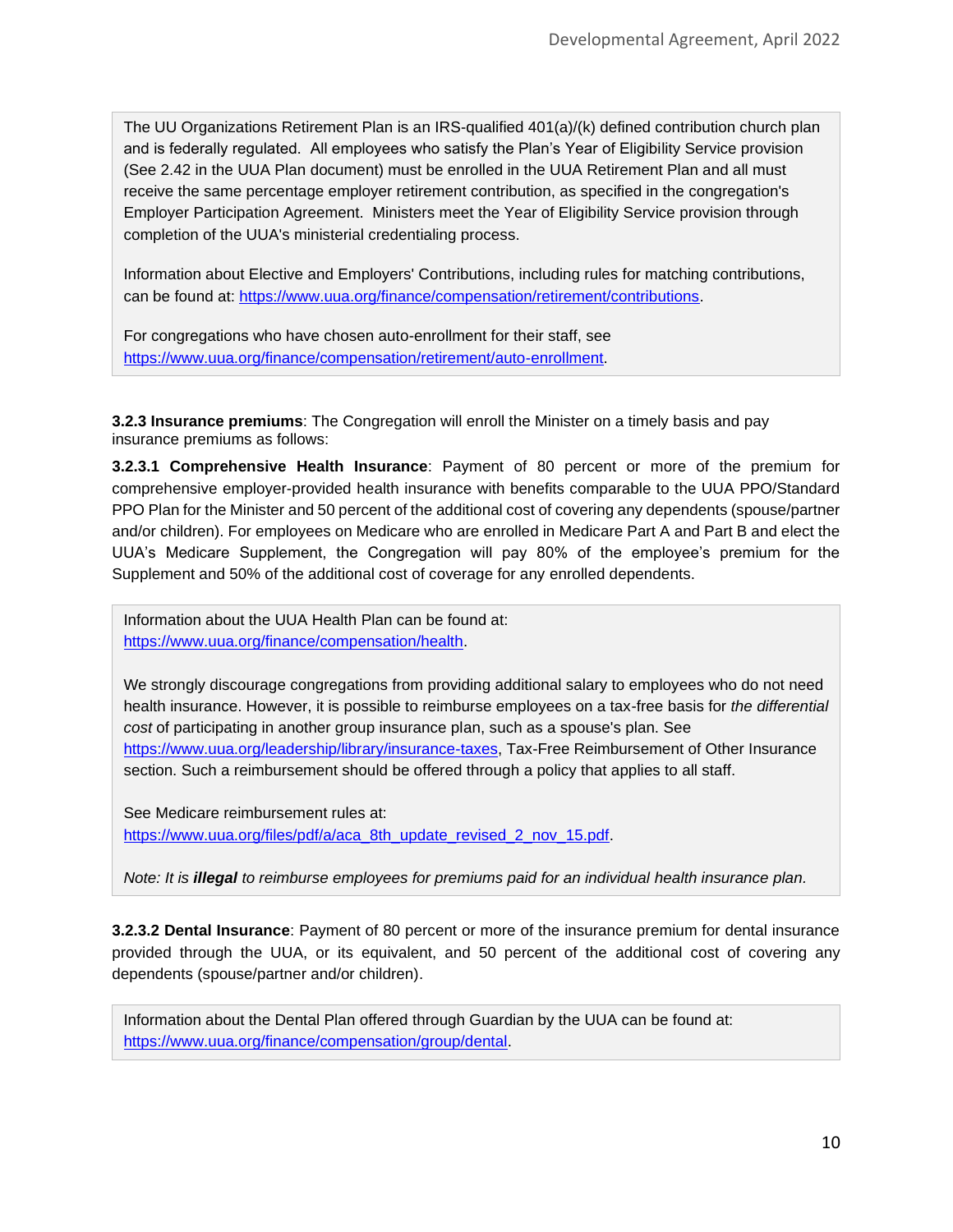**3.2.3.3 Long-Term Disability Insurance**: Payment of 100 percent of the premium for the long-term disability insurance provided by the UUA, or its equivalent. The premium amount will be imputed as taxable income on the Minister's W-2.

Information about the Long-Term Disability (LTD) Plan offered through Guardian by the UUA can be found at: [https://www.uua.org/finance/compensation/group/ltd.](https://www.uua.org/finance/compensation/group/ltd) Note that the UUA Long-Term Disability Plan must be offered along with Life Insurance.

Imputing (adding) the premiums on an employee's W-2 ensures that any future benefit paid (as the result of a claim) is not taxed. While not legally required, this practice is strongly recommended for all employees enrolled in LTD.

**Important!** If the minister is moving from a congregation with a different disability carrier from your congregation, be aware that pre-existing conditions may not be covered for a period of time after a change in carriers.

**3.2.3.4 Group Term Life Insurance**: Employer payment of 100 percent of premium for group life insurance provided by the UUA, or its equivalent. As required by law, the appropriate amount will be imputed as taxable income on the Minister's W-2.

Information about Life Insurance offered through Guardian by the UUA can be found at: [https://www.uua.org/finance/compensation/group/life.](https://www.uua.org/finance/compensation/group/life) For premiums and important taxation information, see: [https://www.uua.org/finance/compensation/group/life/premium-tax-info.](https://www.uua.org/finance/compensation/group/life/premium-tax-info) Note that the UUA Life Insurance must be offered along with Long-Term Disability.

**3.2.3.5 State Required Employee Insurance:** The Congregation will review and comply with its obligations to participate in other insurance programs required by state law including Workers Compensation.

Laws governing church participation in programs such as Unemployment Insurance and Short-term Disability vary from state to state. In most states, religious organizations are excluded from the state Unemployment Insurance program. Be sure to learn about the laws of your state.

**3.2.4 Professional and out-of-pocket expenses**: The Congregation will provide the greater of 10 percent of Salary and Housing or \$8,000 for professional expenses through an Accountable Expense Reimbursement Account developed jointly by the Minister, President, and Treasurer. Eligible expenses related to the Minister's ministry will be reimbursed from that account promptly upon submission of a timely reimbursement request.

- Appropriate documentation is needed for expenses exceeding \$\_\_\_\_\_\_ (must be no more than \$75).
- The Congregation will reimburse such expenses at the maximum rate allowed by the tax laws.
- Equipment purchased with these funds will be the property of the Congregation, although such items may be subsequently purchased by the Minister from the Congregation at the item's depreciated value or the depreciated value may be imputed as income on the Minister's paycheck.
- The Congregation and Minister understand that IRS rules for Accountable Reimbursement Plans prohibit unused professional expenses from being shifted to salary.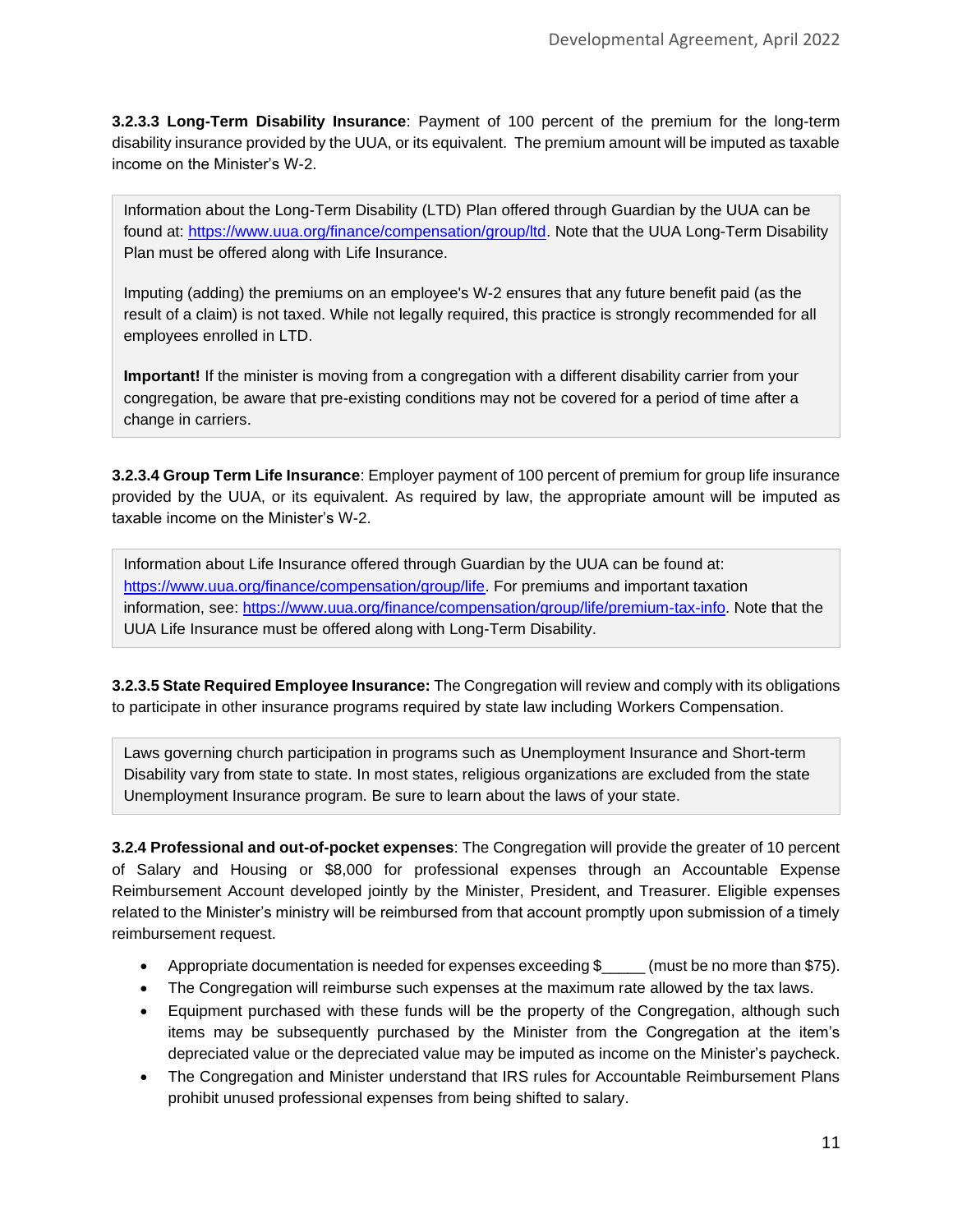Eligible expenses include, but are not limited to, ministry-related travel, automobile mileage, lodging, meals, incidentals, conference registration, UUMA and other professional dues, continuing education, clergy robes, books, periodicals, dues, and office equipment such as phones, computers, and printers.

IRS regulations specify that receipts must be provided for expenses over \$75. The congregation can choose a lower limit. We recommend setting a uniform reimbursement policy for all staff.

For more on professional expenses, see [https://www.uua.org/leadership/library/money](https://www.uua.org/leadership/library/money-matters/professional-expense)[matters/professional-expense.](https://www.uua.org/leadership/library/money-matters/professional-expense)

**3.3 Review of Compensation: If the Minister is not paid at recommended UUA standards,** the Board will review the Minister's salary, housing, and benefits annually, in consultation with any appropriate committee(s), taking into consideration such factors as merit, cost of living changes, benefit cost increases, UUA recommendations across the staff team, and the financial means of the Congregation. Such recommendations will be considered as a part of the normal budgeting process. An increase in the amount of compensation will not alter the other terms of this agreement.

**3.4 Intellectual Property:** All notes, research, sermons, audio and video recordings, and other products of the Minister's work will be the sole property of the Minister. During the time of this ministry, the Minister grants to the Congregation a royalty-free, non-exclusive use of sermons and other public pieces created for the ministry.

The purpose of this clause is to supersede the legal default, which is that things created in the course of one's employment are the property of the employer. When the minister departs, the Congregation can ask for permission from the Minister to continue to use products of their work.

**3.5 Relocation/Moving Expenses:** The congregation will reimburse up to a maximum of \$15,000 in reasonable expenses associated with relocating the Minister to the Congregation. All reimbursements and/or payments of moving expenses will be fully taxable under federal law and may be taxable under applicable state law.

Federal tax law dictates that any direct payment for, or reimbursement of, employee moving expenses between 2018 and 2025 is taxable income and must be reported on the Minister's W-2. The Minister must pay both income and self-employment taxes (15.3%) on this amount. To mitigate the tax burden, congregations are encouraged to "gross up" the moving expense by roughly 35% to cover this additional tax burden. (The gross-up amount is also taxable.)

**3.6 UUA Transitional Minister's Training:** In addition to other employee-related expenses specified by this agreement, the Congregation will pay up to \$1,500 toward the tuition, room, and travel expenses of the cost of the UUA-sponsored Transitional Minister's training or UUMA Transitional Ministers' chapter meeting.

**3.7 Review of Compensation:** The Minister will consult with the Board and the Ministerial Search Committee on the proposed Settled Minister's salary, housing, and benefits. Such consultation will include trends in ministerial compensation and such other factors as the area's cost of living. This review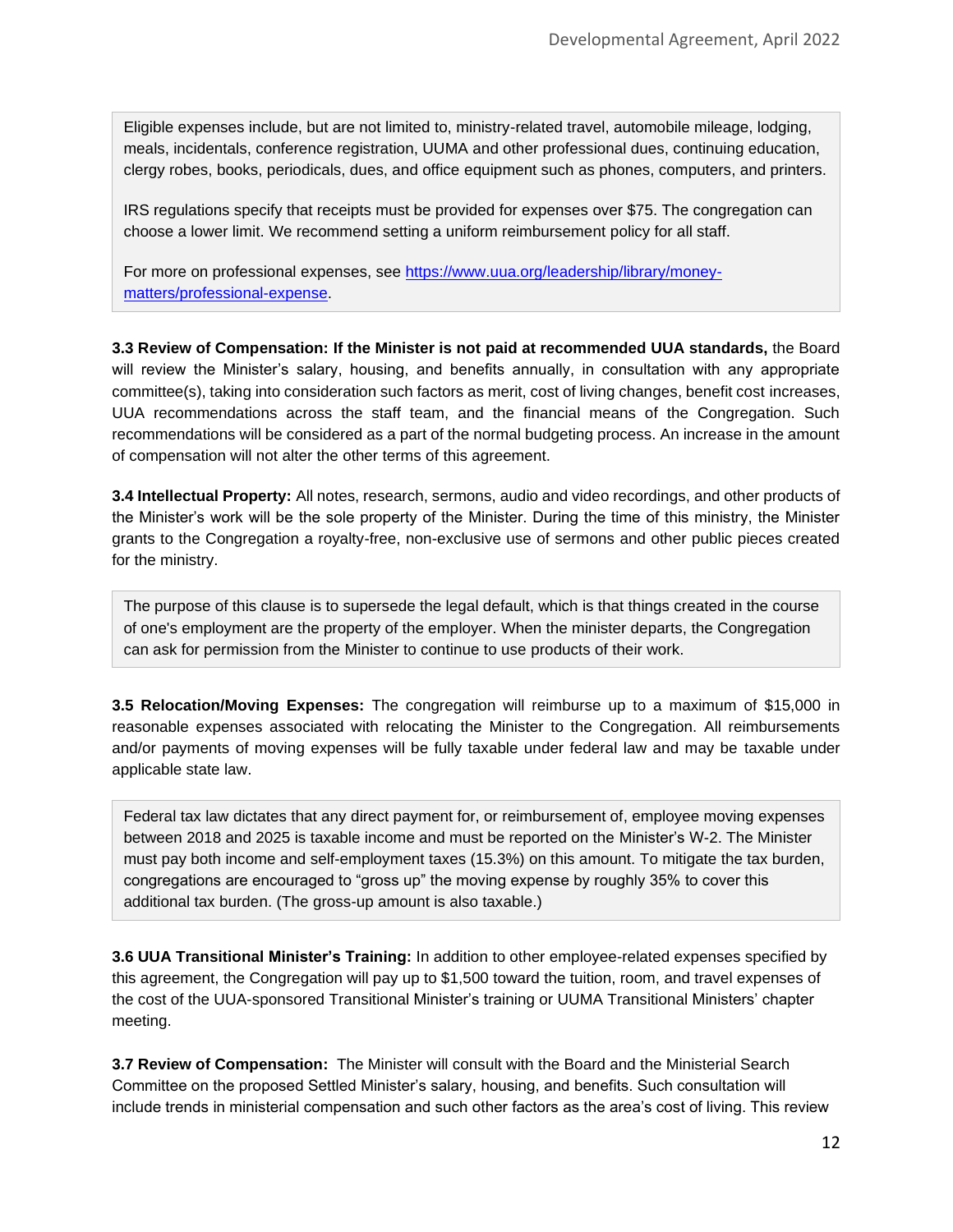will also take into consideration how current compensation for the Minister and other staff compares to UUA Compensation Standards. As appropriate, the Minister may request a consultation by a UUA Compensation Consultant to help the Congregation develop the compensation package for the incoming Minister and review salary and benefits for all staff.

During the search process, congregational leaders are often surprised to discover that the salary and benefit expectations are higher than the compensation paid to the previous ministers. Given the UU commitment to economic justice and fairness in the workplace, it is important for congregational leaders to review not only ministerial compensation, but the compensation offered all congregational staff. To find the UUA Compensation Consultant for your congregation, see [https://www.uua.org/leadership/library/compensation-consultants.](https://www.uua.org/leadership/library/compensation-consultants)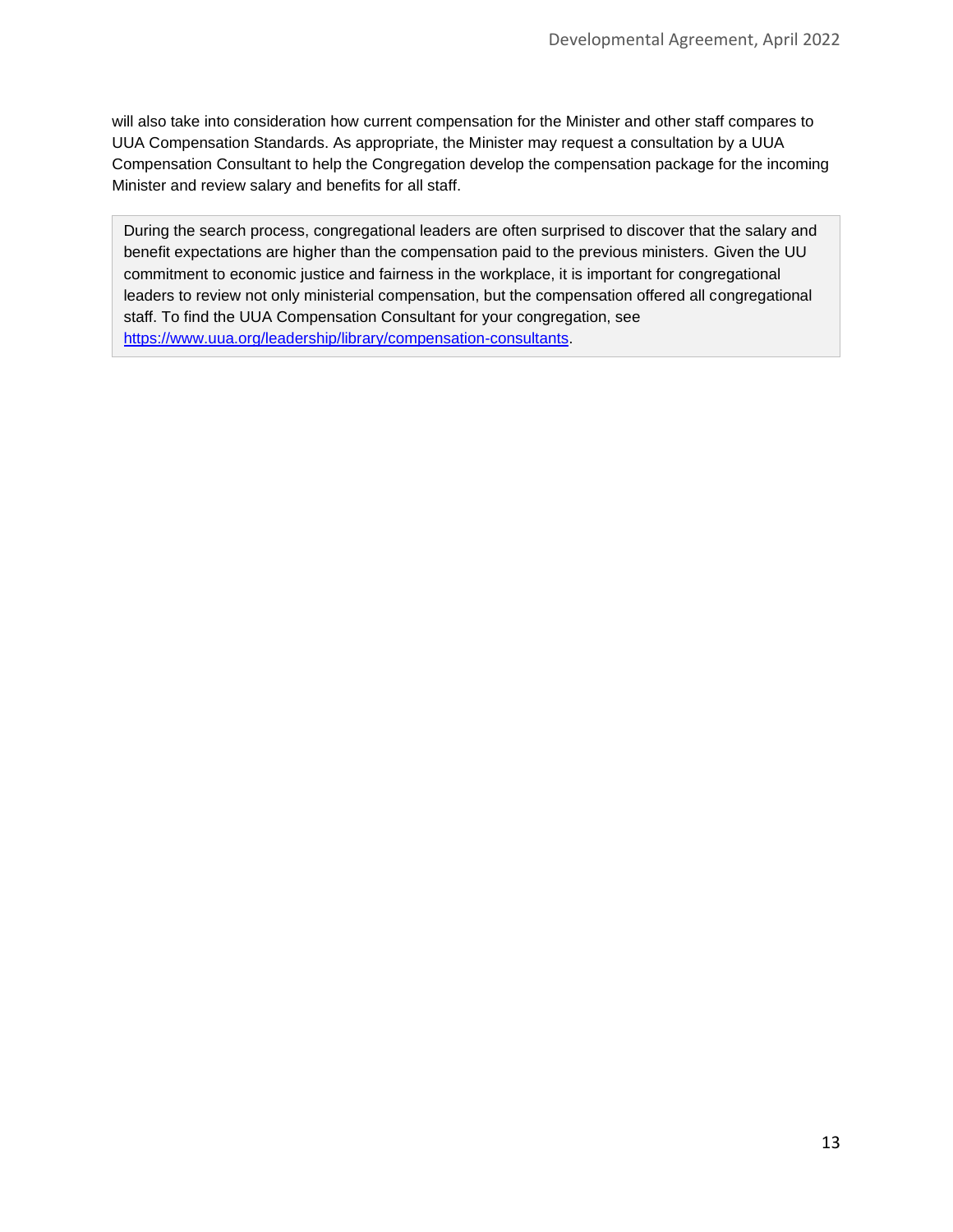# **4.0 WORK WEEKS AND LEAVE PROVISIONS**

**4.1 Work Week:** The Minister is an exempt full-time professional and ministry is understood as a calling.

- The Minister and the Board will discuss the broad parameters of the Minister's schedule, understanding that the work of ministry is time-intensive and subject to unforeseen events.
- The Minister is responsible for monitoring their time to ensure an appropriate balance of work and time off.
- It is expected that the Minister will have, at a minimum, one day per week free of all Congregational responsibilities and one additional day devoted to study and writing wherein the Minister will be available only for emergencies.

In their multi-faceted roles, priorities are constantly shifting. Ministers often work evenings and spend time in ways less tangible such as addressing congregational problems. Pastoral and congregational crises can occur at any time including days off. Sufficient down-time is essential to maintaining personal health and professional sustainability. Ministers' work preferences vary widely. It is important for the Board and Minister to discuss work time expectations.

**4.2 Availability for Appointments:** The Minister will be available for appointments and will inform the Congregation of the way to schedule them.

**4.3 Study Leave:** In recognition that Ministers need extended time away from the stresses and demands of daily congregational life to deepen their calling and develop their skills, the Minister will have four weeks (or the equivalent number of working days) of study leave per year. The Minister is working during Study Leave. Should a Congregational emergency arise requiring the Minister's return from study leave, all reasonable costs of such return will be borne by the Congregation. Study leave is not paid out upon termination.

Study leave may include, but is not limited to, spiritual retreat, spiritual practices, continuing education, attending conferences and trainings, work-related reading and planning, study groups, writing, pilgrimage, or teaching/preaching at locations away from the minister's primary congregation. Attendance at General Assembly, regional UUA gatherings, UUMA Chapter Meetings and Ministry Days are not part of study leave as they are considered associational responsibilities. Seven consecutive days of leave, inclusive of the minister's regular day(s) off, constitute one full week of study leave. Ministers often choose to take study leave in increments of less than a full week. The four weeks can be broken out into an equivalent number of working days, e.g., 20 days for a 5-day workweek.

**4.4 Vacation:** The Minister will be relieved of all responsibilities for a total of four weeks (or the equivalent number of working days) per year. Earned, unused vacation time is paid out upon termination.

- Unused vacation can be carried over to the following year, but total vacation will be capped at 6 weeks in any given program year.
- Should a Congregational emergency arise requiring the Minister's return, all reasonable costs of such return will be borne by the Congregation.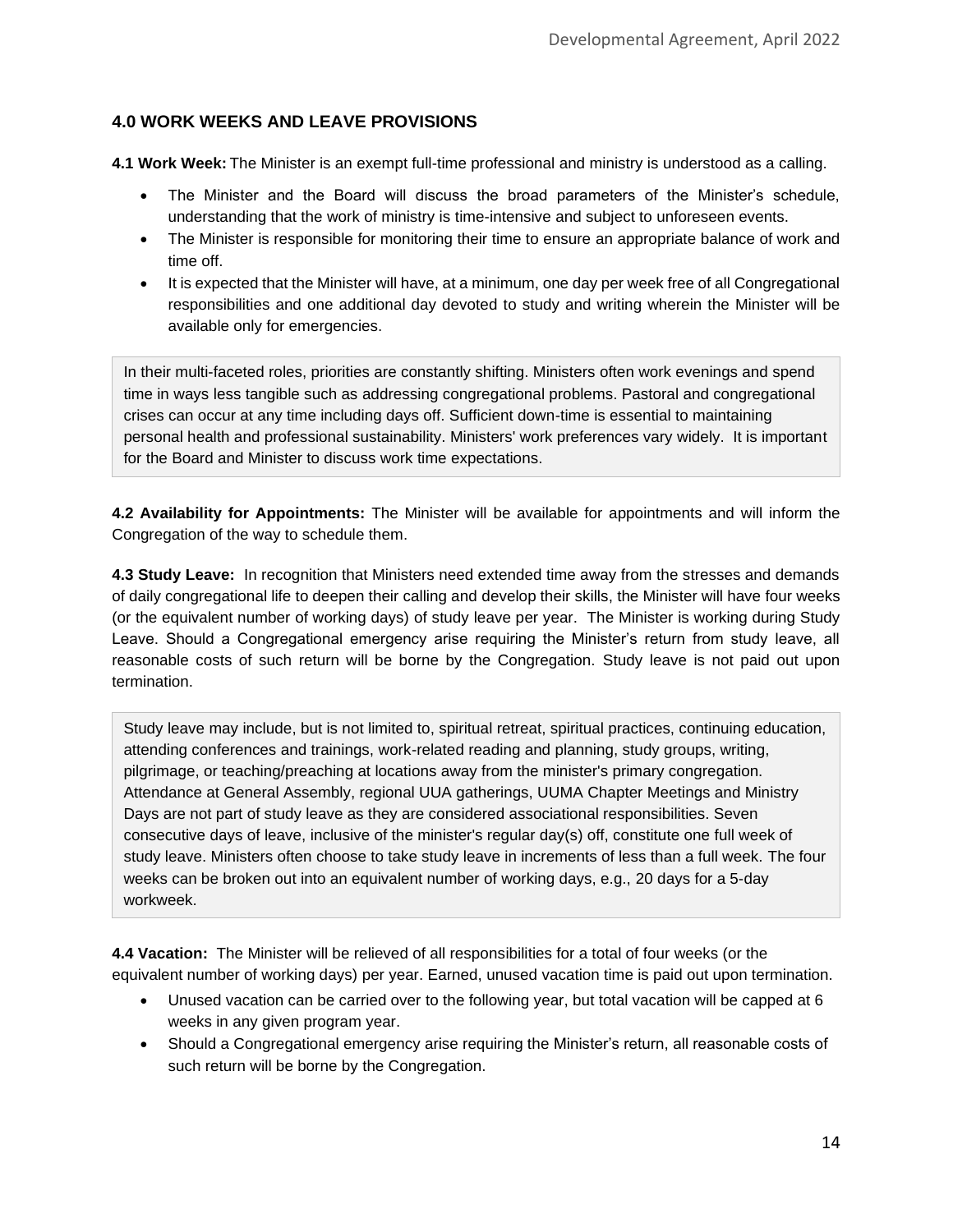Seven consecutive days off, inclusive of the Minister's regular day(s) off, constitute one full week of vacation. Ministers often choose to take vacation in increments of less than a full week. The four weeks can be broken out into an equivalent number of working days, e.g., 20 days for a 5-day workweek.

Congregational personnel policies should stipulate when and how vacation time is earned.

**4.5 Holidays:** The Minister is entitled to Holidays (days off with pay) consistent with the personnel Policies of the Congregation. If the Minister is expected to work on a congregationally designated holiday or a holiday falls on the Minister's regularly scheduled day off, another day should be taken off within two weeks of the holiday.

Congregations are encouraged to develop policies which are respectful of cultural holidays that may be observed by their staff.

**4.6 Sick Leave**: The Minister will be credited with 10 sick days per calendar or fiscal year, on a prorated basis at the beginning of an initial partial year. Up to 10 days of accrued sick leave may be carried forward each year, but the balance may not exceed 20 days. Sick leave may be used for the Minister's illness or for the illness of a family member. Sick leave is not paid out upon termination.

Some states and localities have laws requiring sick leave time. Congregations should consult with their labor attorneys regarding particulars that may apply.

**4.7 Extended Medical Leave**: Should the Minister suffer an illness, injury, or disabling condition that continues after all accrued sick, vacation, and study leave has been exhausted, the Congregation will place the Minister on "Extended Medical Leave." Extended Medical Leave will not extend beyond the earlier of the commencement of long-term disability benefit or 90 days following the exhaustion of all sick, vacation, and study leave.

- During Extended Medical Leave, vacation, sick, and study leave do not accrue.
- The Congregation will continue to make contributions toward all employee benefits (health, dental, life, long term disability, retirement, and payment-in-lieu-of-FICA) as otherwise provided by this Agreement.
- The congregation will provide 75 percent or more of the Minister's salary and housing allowance.
- If the Minister recovers and is able to return to work full-time before the earlier of the 90-day period of Extended Medical Leave or the commencement of long-term disability benefits, the Congregation will retroactively pay the Minister the difference between 100 percent of salary and housing, payment-in-lieu-of-FICA, and retirement contribution and the amount already paid.

For help finding coverage during your Minister's Extended Medical Leave, contact your regional staff and/or the Transitions Office.

See Section 5 for termination provisions.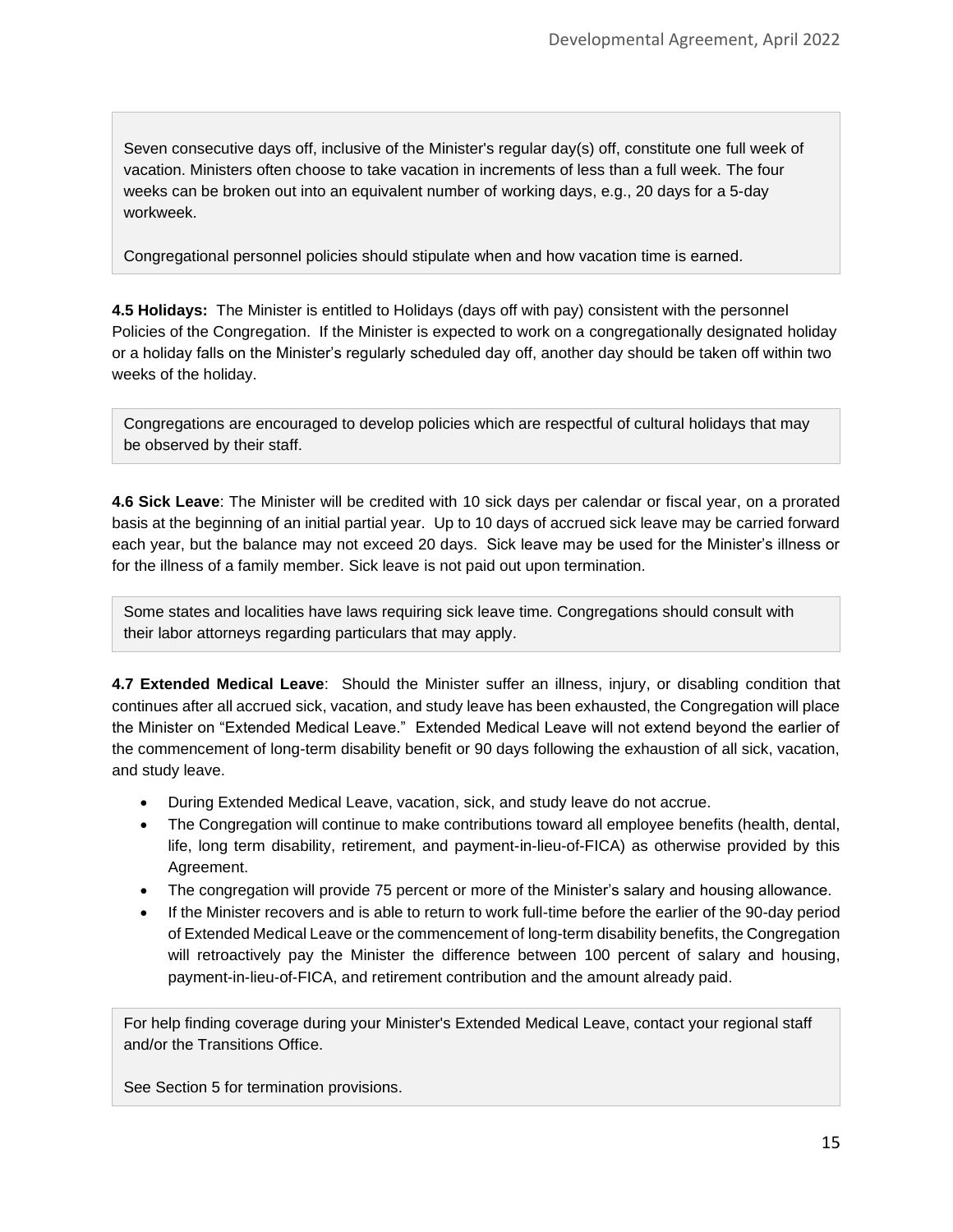**4.8 Parental Leave**: The Minister may take six weeks of paid parental leave after the birth or adoption of a child. In recognition of individual family needs, the Minister may take some or all of the parental leave prior to the birth/adoption of the child, following the birth/adoption of the child, or partially over an extended period of time during the year following the birth/adoption of the child. The Minister will be expected to communicate the dates of leave to the Board as far in advance as practical.

Given the limited duration of developmental ministries, the recommended length of parental leave is only 6 weeks – half that recommended for settled ministries. Leave for family (below) is similarly reduced.

For help finding coverage during your minister's Extended Medical Leave, contact your regional staff and/or the Transitions Office.

**4.9 Leave for a Family Member**: The Minister may take up to four weeks of unpaid leave when needed to care for a family member (child, spouse/partner, parent, in-law, or other close family member) with a serious health condition. The Minister must use any accrued sick, study, and/or vacation time first. Once accrued paid time off is exhausted, the remaining leave will be unpaid. During periods of unpaid leave, the Congregation will continue to pay all insurance premiums; the minister will pay back their usual share of the premiums by check or payroll deduction within one month of their return. (There are no Retirement Plan contributions when there is no salary paid.)

**4.10 Bereavement Leave:** Upon the death of an immediate family member (spouse/partner, child, sibling, parent, or in-law), the Minister may take up to 10 days of paid leave. For the death of a family member outside the immediate family, the Minister may take up to 5 days of paid leave.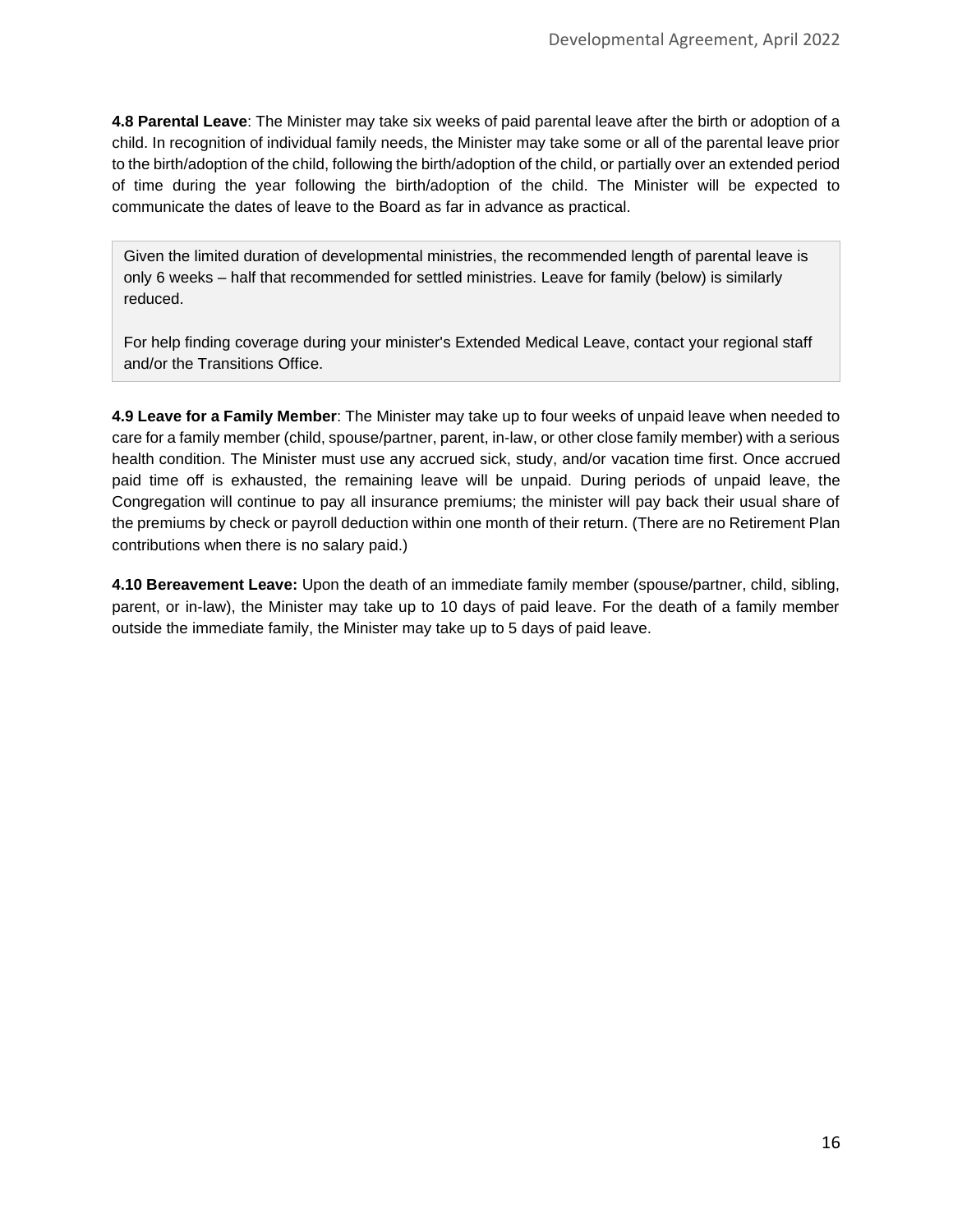# **5. EMPLOYMENT TERM AND TERMINATION**

UUA Congregational Life Staff should be consulted early in the process when leave or transition due to conflict, illness, or any other reason may be possible.

**Section 5.2 Resignation; Section 5.3 Termination Due to Death and Disability; and Section 5.5 Termination:** In determining the duration of benefits, Congregations are advised to consult with the UUA Office of Church Staff Finances since the rules of the various benefit plans (retirement, health, dental, life, and long-term disability) may limit or restrict the Congregation's ability to extend the benefit after termination of employment.

**5.1 Term:** The Minister will serve the Congregation for a one-year period beginning [date] and ending [date], with an option to renew. The Minister will not become a candidate for the Congregation's called ministry until at least three years have elapsed since the end of this ministry. Further, the Minister agrees not to serve the Congregation for more than [four to seven] years without the approval of the UUA Transitions Director.

**5.2 Agreement Extension:** If the Board wishes to extend this agreement for subsequent years, the Board should notify the Minister by March 1.

**5.3 Termination by Resignation or Retirement:** The Minister may terminate voluntarily by providing 120 days' notice in writing to the Chair of the Board; such termination will become effective at the end of the 120-day period or any mutually agreed upon longer period. The Minister will continue to perform all duties and to provide for an effective transfer of duties during that time. At its option and discretion, the Board may reduce or eliminate the ninety (90) day notice period and provide pay in lieu of notice for duration of time period for which the notice is shortened or eliminated.

The rules of UUA benefit plans limit the Congregation's ability to extend benefits after termination. Contact the UUA Office of Church Staff Finances for guidance.

#### **5.4 Termination Due to Death or Disability**

UUA Congregational Life Staff should be consulted early in the process when leave or transition due to serious illness or disability is possible.

**5.4.1 Termination Due to Death:** Upon the Minister's death, the Minister's beneficiaries will be entitled to receive any death benefits to which Minister is entitled under any insurance plans. In the case of the UU Retirement Plan, participants are 100 percent vested, and beneficiary designations made by the participant are kept on file by the retirement plan Recordkeeper. Earned, unpaid salary and accrued vacation will be compensated in a manner consistent with state law.

**5.4.2 Termination Due to Disability:** In the event that the Minister is found eligible for long-term disability benefits and/or is absent from work or physically unable to perform duties at the conclusion of the Extended Medical Leave outlined in Section 4.7, the Congregation has the right to terminate the Minister's employment upon written notice to the Minister. The Minister will receive any long-term disability benefits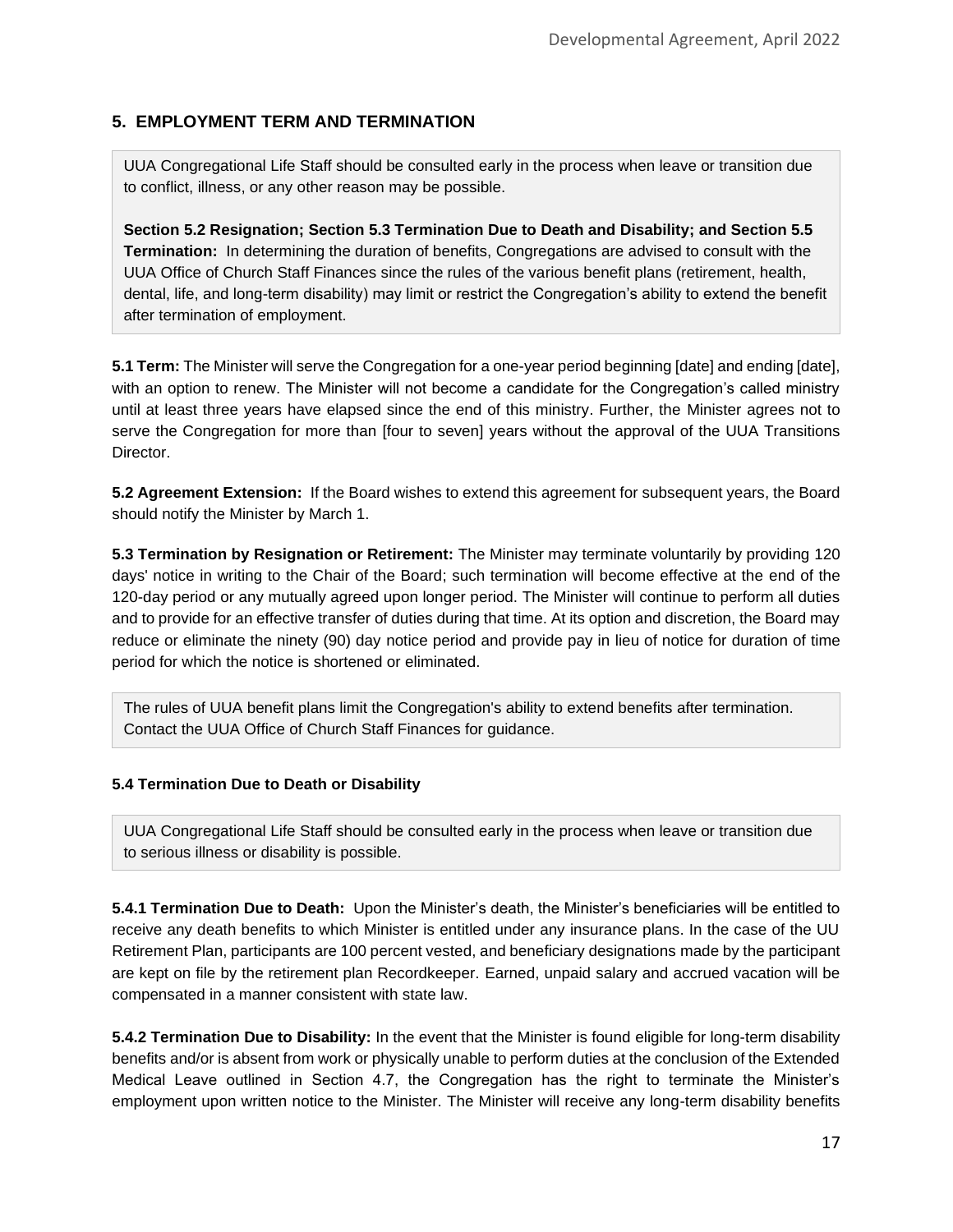to which the Minister is entitled under any insurance plans. The Congregation's payments for the Minister's benefits will cease immediately upon termination, but the Minister will receive any vested retirement benefits or insurance continuation rights provided by law, insurance contracts, or plan documents.

**5.4.3 [If the Congregation provides a Parsonage, add]: Parsonage upon Minister's Death or Termination Due to Disability.** In the event of the Minister's death, the parsonage will be available for continued use by the Minister's family for at least three months on the same financial terms as to the Minister. In case of a termination due to disability, as defined above in 5.3.2, the Minister may remain in the parsonage for three months following notice of termination.

**5.5 Administrative Leave/Suspension:** The Board may place the Minister on administrative leave, with pay at its discretion, to allow for an investigation of any complaints or concerns.

UUA Congregational Life Staff should be consulted early in the process when leave or transition due to conflict or misconduct is possible.

**5.5.1** If the personal or ethical behavior of the Minister results in the Minister being suspended from fellowship by the Ministerial Fellowship Committee, or charges filed by a law enforcement agency, then the Board may suspend the Minister from duties, with or without compensation, until the matter is resolved. If the suspension is without compensation, the Minister may use earned vacation. If the matter is resolved and the Minister is returned to service, then all leave time will be returned to the Minister, and the Minister will be fully compensated for any unpaid time.

#### **5.6 Termination by the Congregation**

**5.6.1 Negotiated Resignation:** The Board may negotiate the Minister's resignation. In exchange for a General Release of All Claims signed by the Minister, the Congregation will pay the financial equivalent of the Minister's unused vacation and continue the Minister's salary, housing, and the Congregation's contributions toward the Minister's insurance benefits, excluding professional expenses, for an additional one month per year of service up to four (4), or until the Minister has begun service in another comparable position, if sooner. The continuation of benefits is subject to the provisions of the various benefit plans.

UUA Congregational Life Staff should be consulted early in the process when leave or transition due to conflict or misconduct is possible.

A General Release of All Claims means that the Minister surrenders their right to sue or to recover any additional amount from the Congregation. Local legal counsel is advised.

Benefits, including Retirement Plan contributions, can continue during an administrative leave. Retirement Plan contributions are *not* permissible on severance pay. Contact the Office of Church Staff Finances regarding benefits continuation options.

**5.6.2 Dismissal with Reason:** The Minister may be dismissed by the board with less than 120 days' notice and without the severance payments described in this Agreement, if the Minister:

**5.6.2.1** is convicted of a felony unless arising from civil disobedience;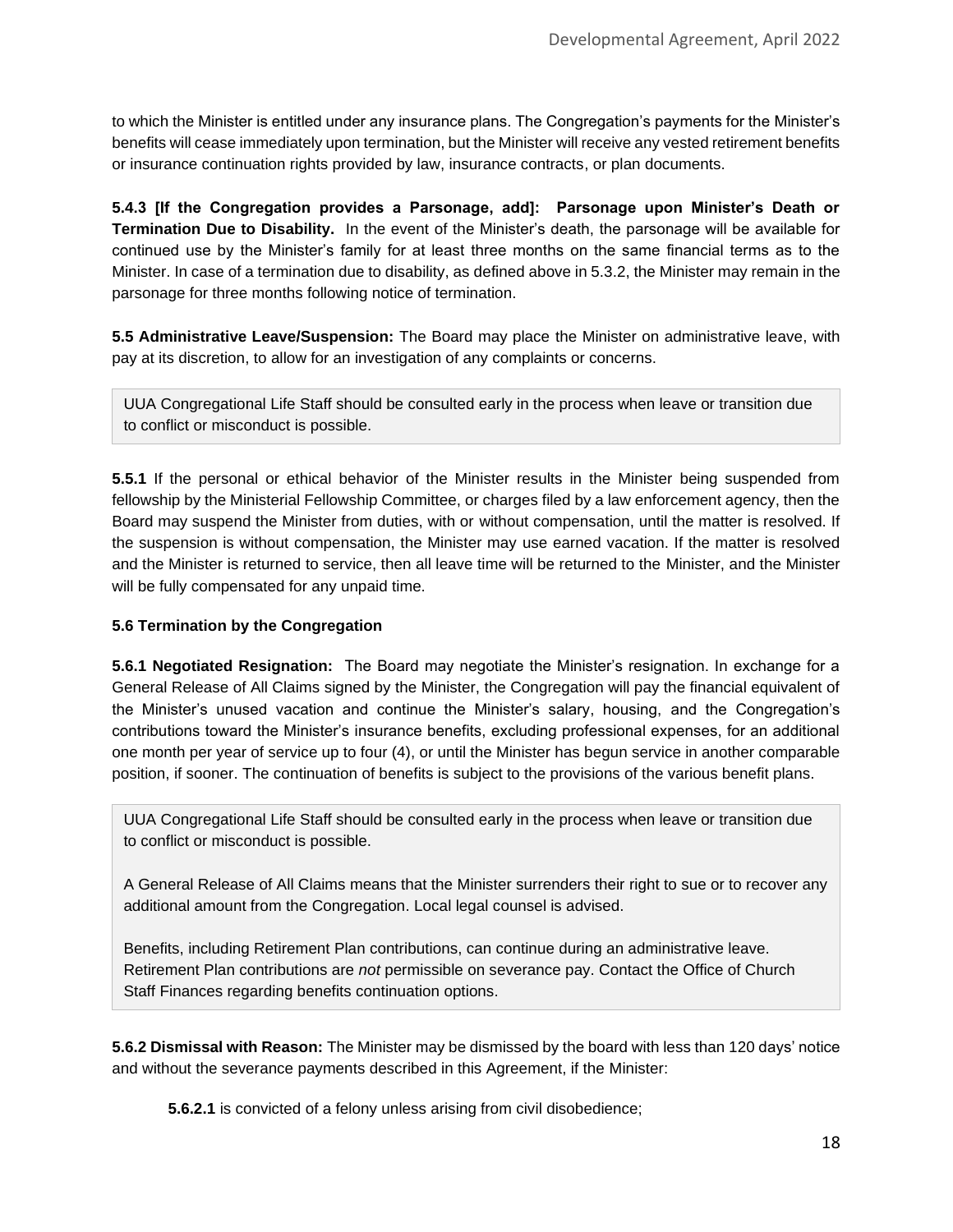**5.6.2.2** has their ministerial fellowship with the UUA terminated or suspended;

**5.6.2.3** is found by the Board of the Congregation to have engaged in one or more physically or sexually abusive acts toward any person.

**5.6.2.4** is determined by the Board to have seriously neglected the ministerial responsibilities under this Agreement, improperly used Congregational funds for personal gain, and/or to have engaged in activities that egregiously violate the UUMA guidelines. Appropriate UUA regional and/or headquarters staff will be consulted before dismissing a minister under the terms of this clause.

**5.7 Non-Disclosure/Confidentiality Clause:** No non-disclosure and/or confidentiality clause will be included in any negotiated agreement. The Congregation and the Minister agree that the circumstances leading up to a termination need to be understood during the subsequent period of ministry and discussed with prospective ministerial candidates.

When a difficult departure happens, it is best if all parties are allowed to share their experience. Either the congregation or the minister (or both) may feel they have been wronged in some way. For someone to be kept from speaking their truth is ultimately more harmful than helpful, and telling one's story can be part of the healing (on both sides). Regional staff and the Transitions Office want to get the best picture possible of how things went off track. UUMA Good Officers can support their colleague's well-being during a contentious departure by listening, witnessing, and offering perspective.

UUMA Guidelines outline appropriate behavior for a departing minister with respect to their communications with congregants. The lack of a confidentiality clause doesn't give the minister blanket permission to share their "side" with the congregation.

From UUMA Guidelines section IV.A.4, regarding future searches following a departure: "Ministers in search should be candid in presenting themselves, past problems and achievements, and the reasons for wanting to serve a new congregation. They should expect the congregation to be equally forthright in its presentation to candidates and potential candidates. Truthfulness is particularly important in the following matters: resources, number of members, financial position and activities, past problems and achievements. The congregation should be completely candid with reference to the previous minister's departure. The candidate should be equally candid."

**5.8 No Payment toward Benefits after Termination:** Following the Minister's employment termination under Section 5.5, the Minister shall not be entitled to any further pay or contributions toward any insurance or retirement benefits or accrual of earned time except in exchange for a general release of all claims or as required by law.

# **6. DISPUTE RESOLUTION**

**6.1 Mediation:** The Minister and the Board will seek to resolve any disputes concerning the interpretation or performance of this Agreement or its validity or termination in keeping with UUA Principles and values. In addition, either party may seek mediation over disputes related to job performance or identity-based discrimination. Either or both parties to this Agreement may request the assistance of the UUA